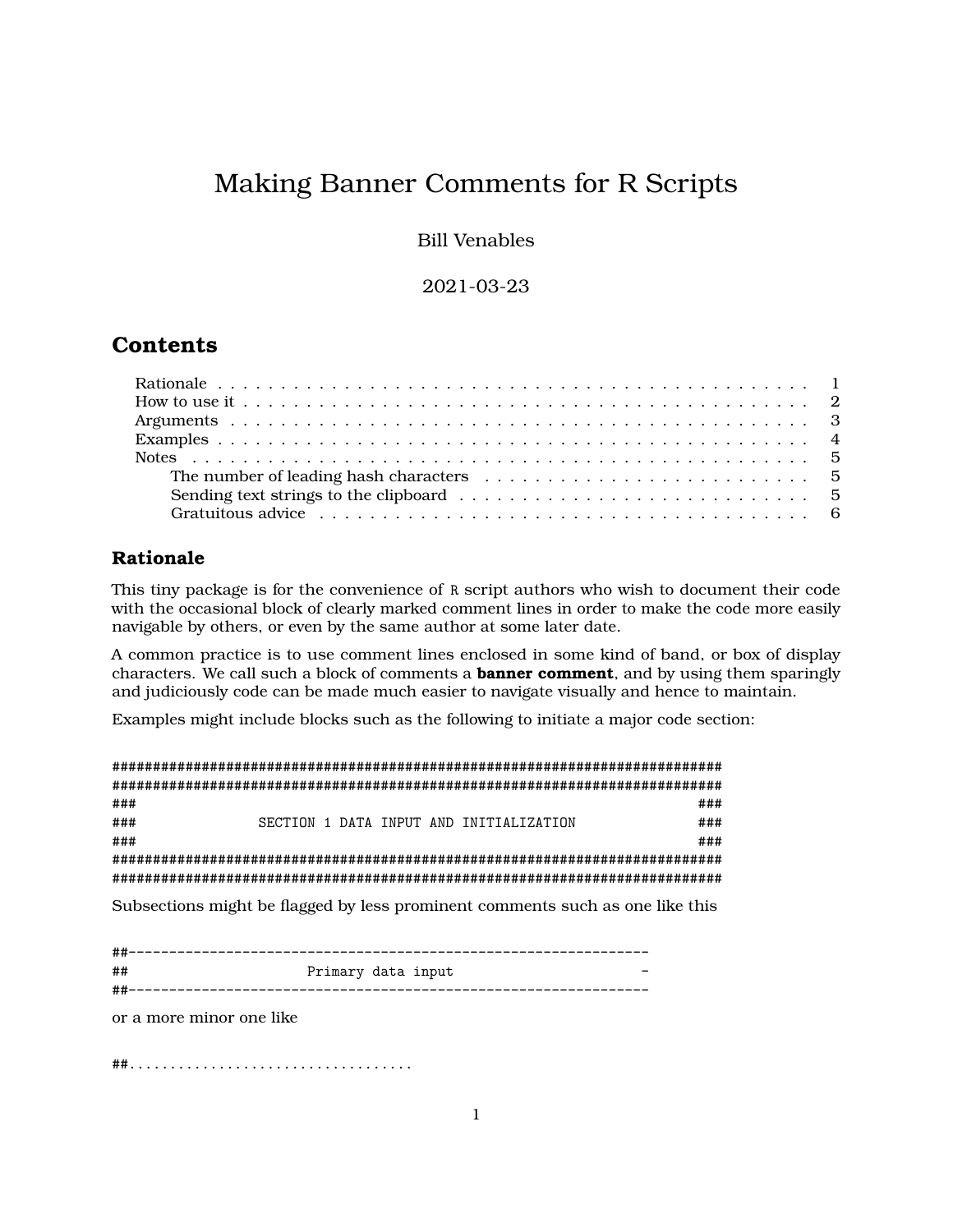## Some minor glitches in the data ## need special treatment here ##...................................

Banner comments look much better if there is a consistent formatting throughout the script so that sections and sub-sections can be readily identified. This is quite easy to do, but to do it properly can take some editing and drafting time.

The simple tool we offer here aims to make the formatting tasks essentially no more work than typing the text itself. It presumes that while the R script is being drafted there will be a console window open as well, but this is almost *de rigeur* these days.

### <span id="page-1-0"></span>**How to use it**

The package bannerCommenter provides a single main function, banner, along with a few helpers.

To make a banner such as the first one above you could simply type the text into the console window via a call to the main function:

```
library(bannerCommenter)
banner("Section 1:", "Data input and initialization", emph = TRUE)
```

| ### |                               | ### |
|-----|-------------------------------|-----|
| ### | SECTION 1:                    | ### |
| ### | DATA INPUT AND INITIALIZATION | ### |
| ### |                               | ### |
|     |                               |     |
|     |                               |     |

This provides a formatted comment that can be copy-and-pasted into the script. However, if the operating system allows it, as well as displaying the comment in the console window the result is *also copied onto a* clipboard *file or pipe*, so the "copy" part of the copy-and-paste should not be required.

Two other conveniences are also provided.

- 1. Since this is likely to be a common form of banner comment, a simple front-end function  $section()$  is provided which simply called banner(..., emph = TRUE), that is with the emph argument having a different default value.
- 2. Rather than typing strings with quote delimiters separated by commas, if the function is called with no string arguments, the strings are read from the console, line by line, with prompts issued as with the scan function. An empty line indicates the text input complete.

The process is particularly simple when working in RStudio. The script will be composed in the Source pane. When a banner comment is desired, the process is:

- Place the cursor at the beginning of the line where you want the comment to appear.
- Press Ctrl-1 to move the focus to the console pane.
- Type banner() or one of the alternatives.
- Enter the text of your comment, one line per line, terminated by a blank line.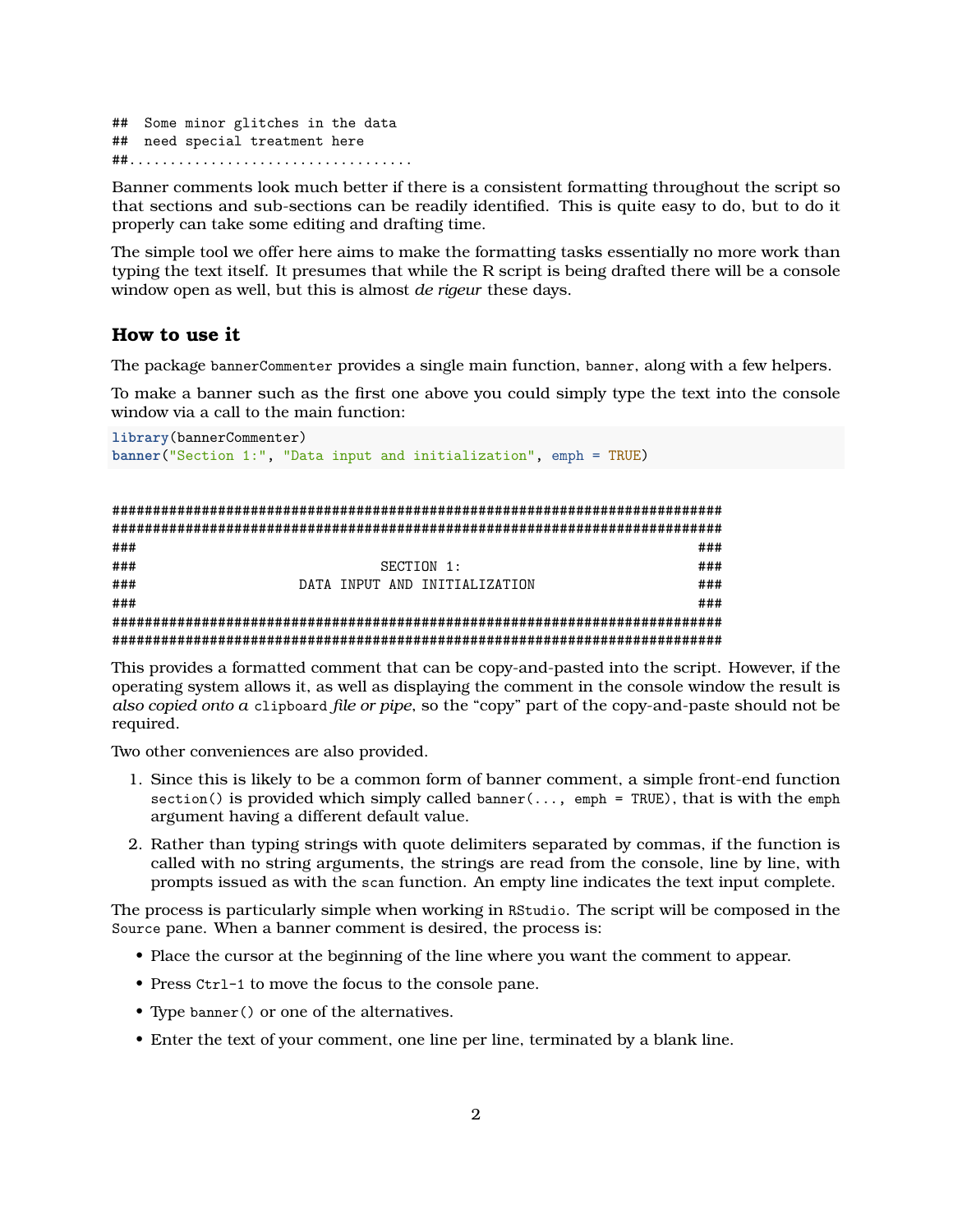- Press Ctrl-2 to shift the focus back to the Source pane, followed by either Ctrl-v or Ctrl-y (both seem to work!) to transfer the complete comment to the script.
- If for some reason you make a slip and lose the clipboard contents, the full comment remains available in the console window for copy-and-paste.

An example, again with the same banner comment, is as follows

```
> section()
1: Section 1
2: Data input and initialization
3:
###########################################################################
###########################################################################
### ###
### SECTION 1 ###
### DATA INPUT AND INITIALIZATION ###
### ###
###########################################################################
###########################################################################
```
>

At this point the user should be able to paste the banner comment into the script in the usual way. If the automatic clipboard facility is not available the band displayed in the console window, essentially for checking, can easily be used for manual copy-and-paste.

In a series of similar comment banners the function would normally be invoked by command line recall making only the typing of the text itself necessary.

#### <span id="page-2-0"></span>**Arguments**

At first sight banner seems to have a bewildering number of arguments, but most have sensible defaults and there are four front-end functions like section that handle simple special cases where the default values are slightly different.

The full list of arguments to banner and their default values are listed in the table below. Note that some argument defaults refer to the values of other arguments.

| Argument       | Meaning                                                                                        | Default.                               |
|----------------|------------------------------------------------------------------------------------------------|----------------------------------------|
| $X, \ldots$    | One or more strings, which may be missing.<br>(Single strings may be further broken by $\ln$ ) | <none></none>                          |
| emph           | Do you want emphasis, i.e. a bigger, bolder<br>banner?                                         | FALSE                                  |
| snug           | Do you want any box to be close fitting?                                                       | FALSE                                  |
| upper          | Do you want the text to be in upper case?                                                      | emph                                   |
| centre         | Do you want the text lines to be centred?                                                      | !fold                                  |
| leftSideHashes | How many hash characters to the left?                                                          | $2 + \text{emb}$                       |
|                | rightSideHashes How many hash characters to the right                                          | leftSideHashes                         |
| minHashes      | How long do you want the bands (at least)?                                                     | $(\text{lsnug}) * (65 + 10 *$<br>emph) |
| numLines       | How many lines above and below do you want?                                                    | $1 + \text{emb}$                       |
| bandChar       | What character do you want to use for the bands?                                               | "#"                                    |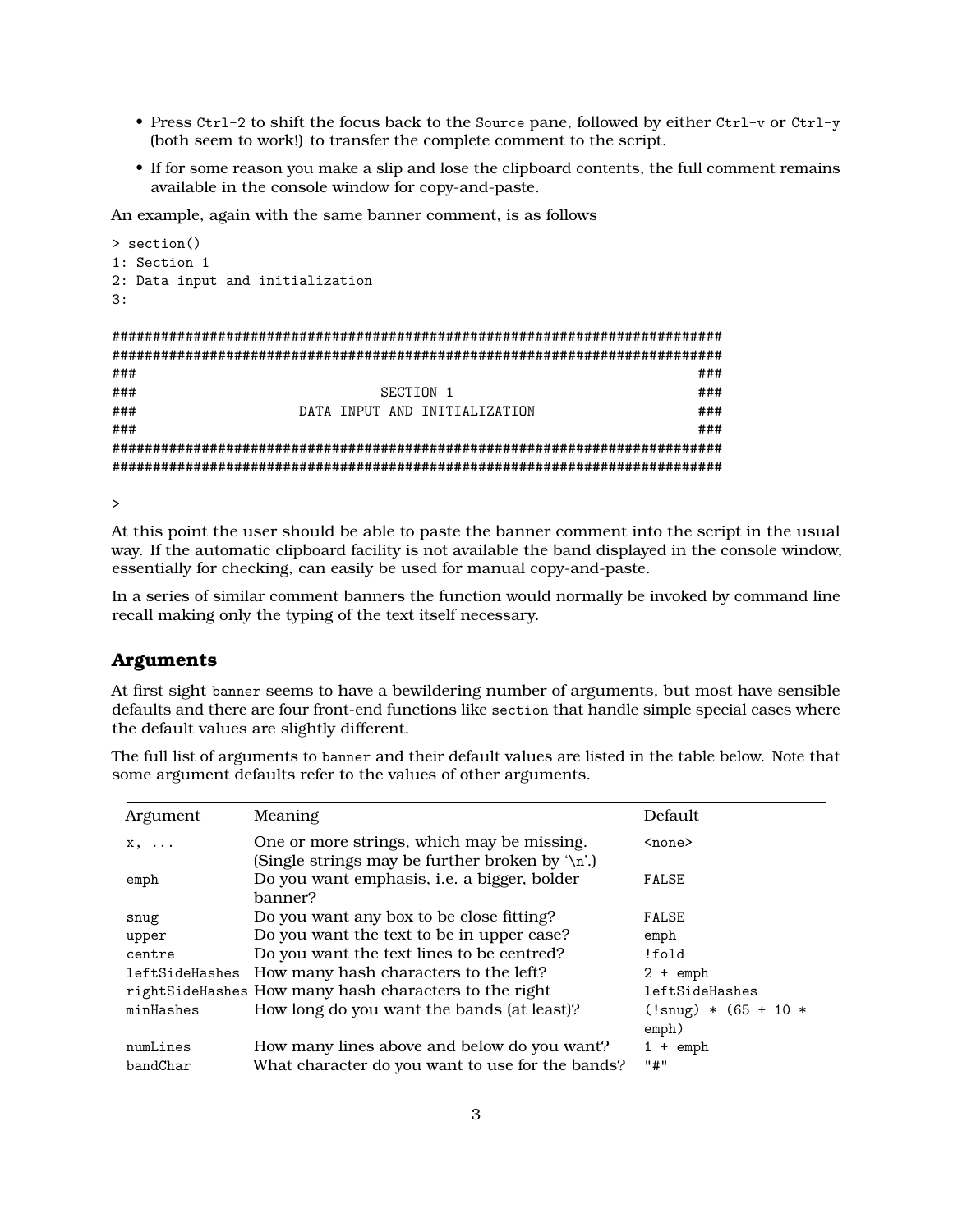| Argument                  | Meaning                                                                                                                                                     | Default.              |
|---------------------------|-------------------------------------------------------------------------------------------------------------------------------------------------------------|-----------------------|
| center<br>fold<br>maxChar | Alternative (foreign) spelling of 'centre'<br>Do you want banner to find suitable line breaks?<br>Maximum number of characters in any one line,<br>(if fol. | centre<br>FALSE<br>75 |

#### <span id="page-3-0"></span>**Examples**

As well as section there are three other front-end functions that simply act as a call to banner with different default values for some of the arguments. Rather than describe them in detail it suffices simply to provide a few example, beginning with the primary function itself.

```
txt <- "This is the text of a comment"
```

```
banner(txt) ## default heavy style
```

```
#################################################################
## This is the text of a comment \##
#################################################################
```
**banner**(txt, centre = TRUE, bandChar = "-")

```
##---------------------------------------------------------------
## This is the text of a comment
##---------------------------------------------------------------
```

```
boxup(txt, snug = TRUE, bandChar = "="")
```
##=================================== ## This is the text of a comment = ##===================================

**open\_box**(txt, bandChar = ":")

```
##:::::::::::::::::::::::::::::::::
## This is the text of a comment
##:::::::::::::::::::::::::::::::::
```

```
block(paste("This is a chatty comment. Entering it this way just",
            "saves a tiny bit of typing but it can be useful if",
            "you need multiple initial hash marks, as you may when",
            "using editors in RStudio or Emacs/ESS, for example.",
            "Or if you want the lines folded to make things more compact.",
            collapse = " ",
     fold = TRUE)
```
### This is a chatty comment. Entering it this way just saves a tiny bit of ### typing but it can be useful if you need multiple initial hash marks, as ### you may when using editors in RStudio or Emacs/ESS, for example. Or if you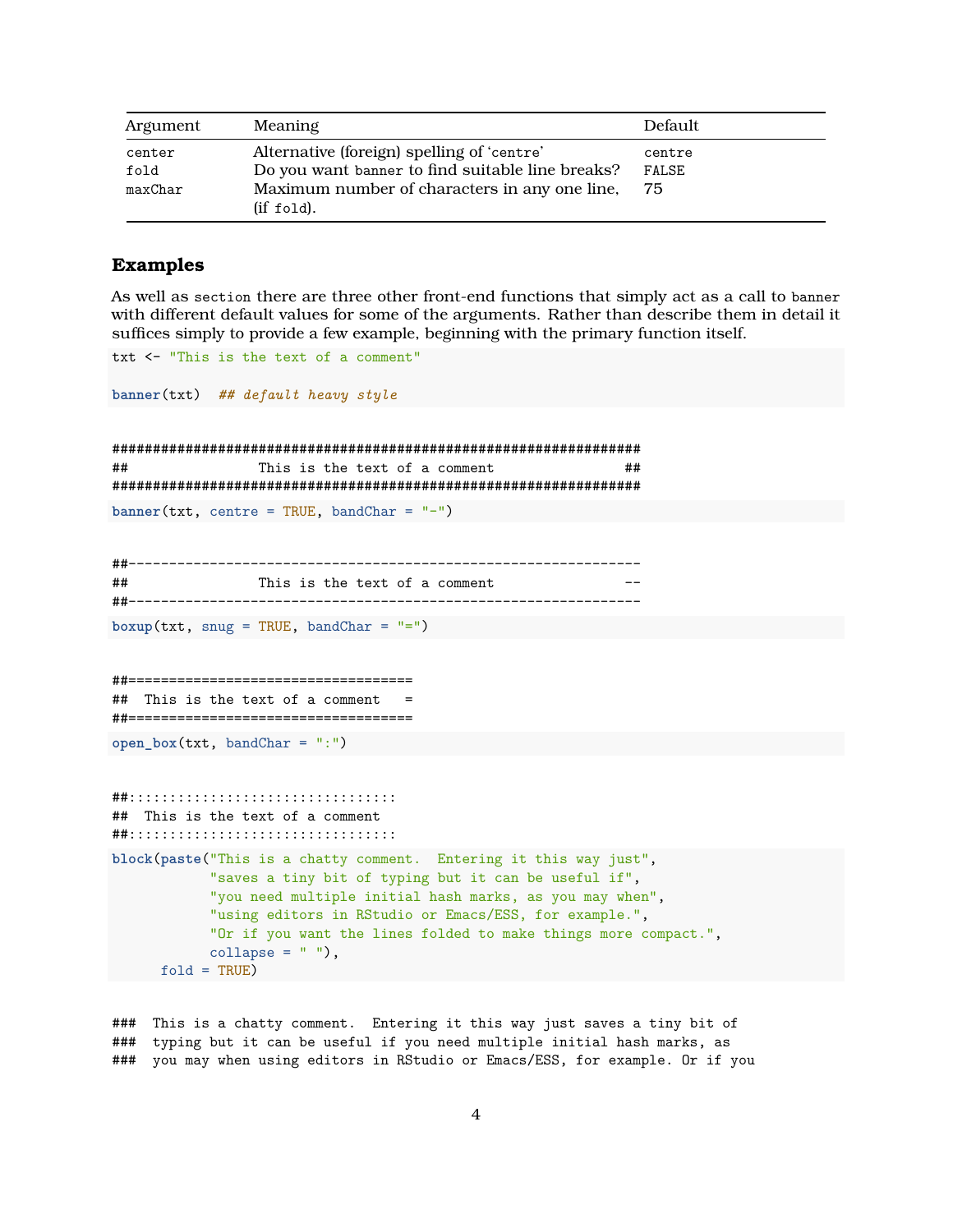```
### want the lines folded to make things more compact.
boxup("") ## short lines of uniform length, for use as a separator
##----------------------------------------------------------------
section("") ## heavier, longer double lines to separate bigger things
############################################################################
############################################################################
```
#### <span id="page-4-0"></span>**Notes**

#### <span id="page-4-1"></span>**The number of leading hash characters**

In some editing systems, where a comment has only white space before it on a single line, the number of leading comment characters is significant. It affects how the line is changed under automatic reformatting. For example, Emacs/ESS adopts this convention by default:

- A line with a single leading comment character, only, is aligned so that it begins near the middle of the line. (I have no explanation as to why!)
- A line with two leading comment characters, only, is aligned as if it were an active code line. This is often useful.
- A line with three or more leading comment characters is aligned so that it begins in the first column and so occupies the whole line.

Some commentators recommend using a single leading comment character for all comments, and RStudio, for example, facilitates this choice. However if the same code is handled by Emacs/Ess the comments are liable to be right shifted to start in the middle of the line (unless the default is changed, of course, which is not initially very clear).

This may be useful to keep in mind when two or more systems may be used to maintain the same R scripts.

#### <span id="page-4-2"></span>**Sending text strings to the clipboard**

A helper function used in this package may be useful in its own right. The function copy\_to\_clipboard allows text strings to be copied to a clipboard file (or pipe) in a reasonably cross platform way, at least for Linux, Windows and Mac OS.

A call such as

```
copy_to_clipboard(txt)
```
will return txt invisibly, but will have the side effect of transferring any strings in the txt object to a clipboard device. In effect it behaves like a print method, but with the "printing" going on to a clipboard device rather than on to stdout.

To work on Linux the system command xclip has to be installed and visible on the PATH and on Mac OS the system command pbcopy has similarly to be installed and visible. On Windows it should work universally.

Note that this is *not* a file or pipe connection in itself, but a *function* which transfers strings to an appropriate clipboard device. Thus, for example, to write a short data frame onto a clipboard